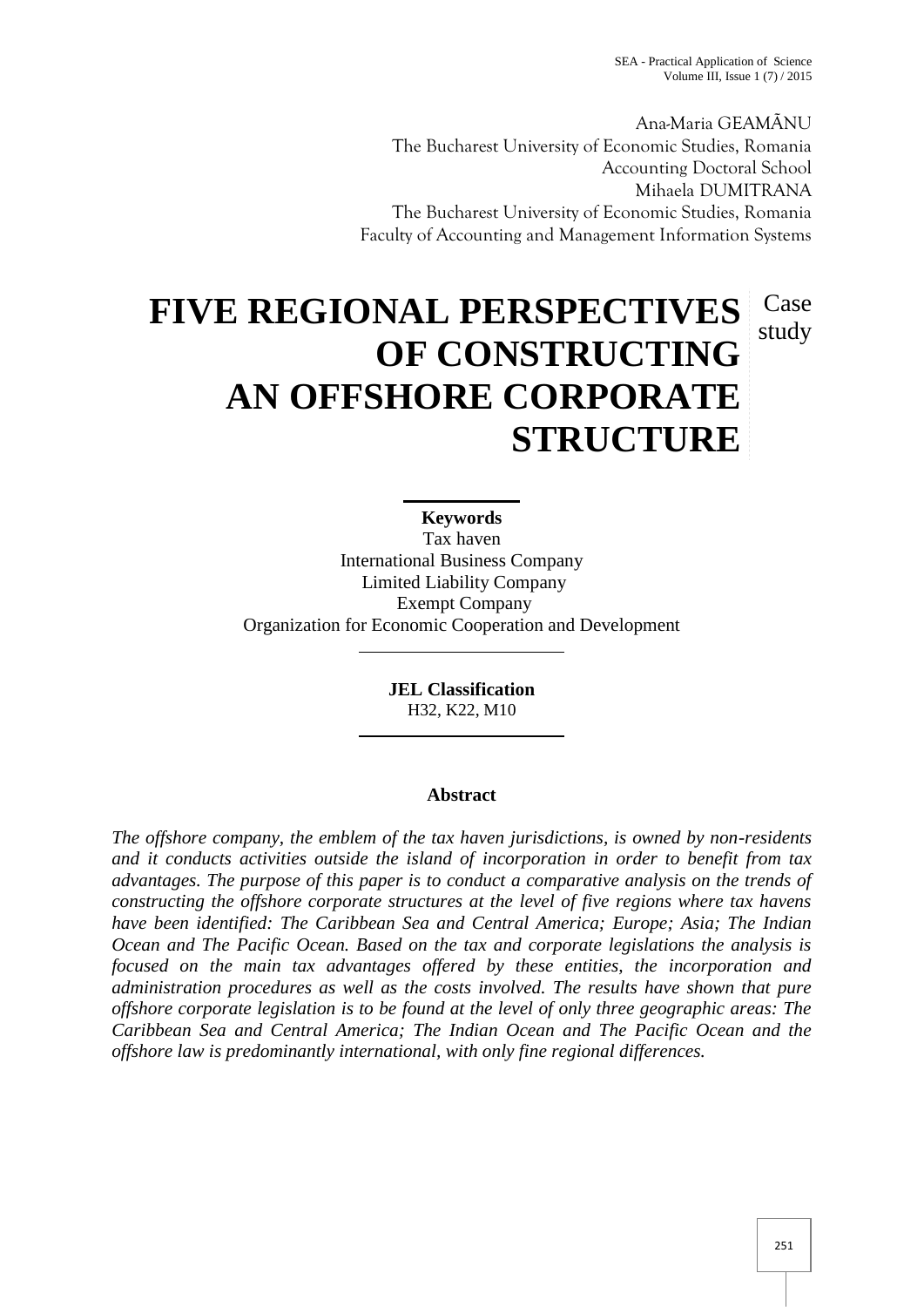#### **Introduction**

Tax havens have long been under the observations of numerous Governments and international organizations which wanted to target any distortions in the global market caused by the "harmful tax competition" induced by these states and territories (OECD 1998). As globalization created new opportunities for both businesses and individuals in terms of access to new markets and various solutions, the advantages offered by tax havens did not remained unnoticed. The lack or low level of taxation together with other fiscal incentives and solutions offered to non-residents put numerous Governments "en garde" in respect of their exposure to the threat of losing and eroding their tax basis (OECD 2013).

The Organization for Economic Cooperation and Development (OECD) together with the European Union (EU) have been the initiators of a demarche in order to identify harmful tax systems and measures which could jeopardize the integrity of the international tax systems. The results consisted in an alignment of the tax havens` legislations to the internationally agreed standards of transparency and exchange of information for tax purposes (OECD 1998) and the elimination of any harmful tax measures which fell under the provisions of the EU`s Code of Conduct for Business Taxation (The Council of the European Union, 1998). Therefore, the tax havens had to make numerous amendments to both their fiscal and commercial legislations in order to avoid international sanctions and a bad reputation. Yet, the problem is still considered unsolved in respect of the numerous opportunities being exploited by the players in the international arena such as the multinational companies which, given their global presence take advantage of the tax differentials in the countries` fiscal systems in order to avoid taxation. This problem is targeted in a new project of the OECD "Base Erosion Profit Shifting - BEPS" which raises the problem of the Governments that lose a considerable amount of tax revenues as a result of the taxpayers` artificially profit shifting towards low tax jurisdictions (OECD 2013).

Therefore, given the international dimension of the subject matter, a better understanding and analysis of the tax havens` fiscal and commercial systems as well as trends in the geographic areas represent an important topic to the tax havens` literature. The offshore companies hosted by the tax haven jurisdictions represent the main vehicle by which the tax advantage offered by these states and territories can be achieved. Hence, an analysis at the level of the main tax advantages offered by these entities, the incorporation and administration procedures as well as the costs involved will provide at the level of each geographic area where tax havens are concentrated

certain trends in the construction of the offshore company. This research contributes to the tax haven literature with a focus on the offshore structure at an international dimension.

#### **Literature review**

Despite numerous debates regarding tax havens, there is no unanimous definition of these jurisdictions (Dharmapala, 2008). Yet, there are a number of definitions provided by the Academic literature as well as by the International Organizations.

#### **Tax havens from the perspective of the Academic literature**

With an emphasize on the tax essence of these jurisdictions, tax havens are presented as states or territories which offer very low tax rates as well as other tax advantages which are meant to attract foreign investors (Hines Jr., 2005). Also, they offer the opportunity for tax avoidance (Desai et al., 2006), especially for the multinational companies which direct their profits towards the low tax jurisdictions (Krautheim and Schmidt- Eisenlohr, 2011).

A set of characteristics of these territories include the following: Small countries, predominantly islands, with a population below 1 million; Good communication infrastructure; Few natural resources; British legal origins with English as an official language; Parliamentary systems; Proximity to the large capital-exporter countries; More affluent than other countries as they attract significant foreign investment due to the low tax rates and opportunities for tax avoidance; and High-quality governance institutions that can be translated in political stability, government effectiveness, rule of law and control of corruption (Dharmapala and Hines Jr., 2009).

In the recent years it has been a trend towards using the term "offshore financial center" instead of "tax haven", the latter being frequently associated with more negative aspects such as money laundry, tax evasion, etc. (Buzan, 2011).

#### **Tax havens from the perspective of the International Organizations**

As the most fervent opponent to the tax havens` legislation that signaled the threat of a "harmful tax competition" at the international level, The Organization for Economic Cooperation and Development (OECD) proposed a set of four key factors in identifying a tax haven: No or only nominal tax rates; Lack of effective exchange of information; Lack of transparency; and No substantial activities (OECD, 1998).

In order to eliminate any tax distortions in the single market, The European Union through its Code of Conduct for business taxation targeted a set of harmful tax measures found in the legislations of some EU Member States and their Associated Territories. These measures were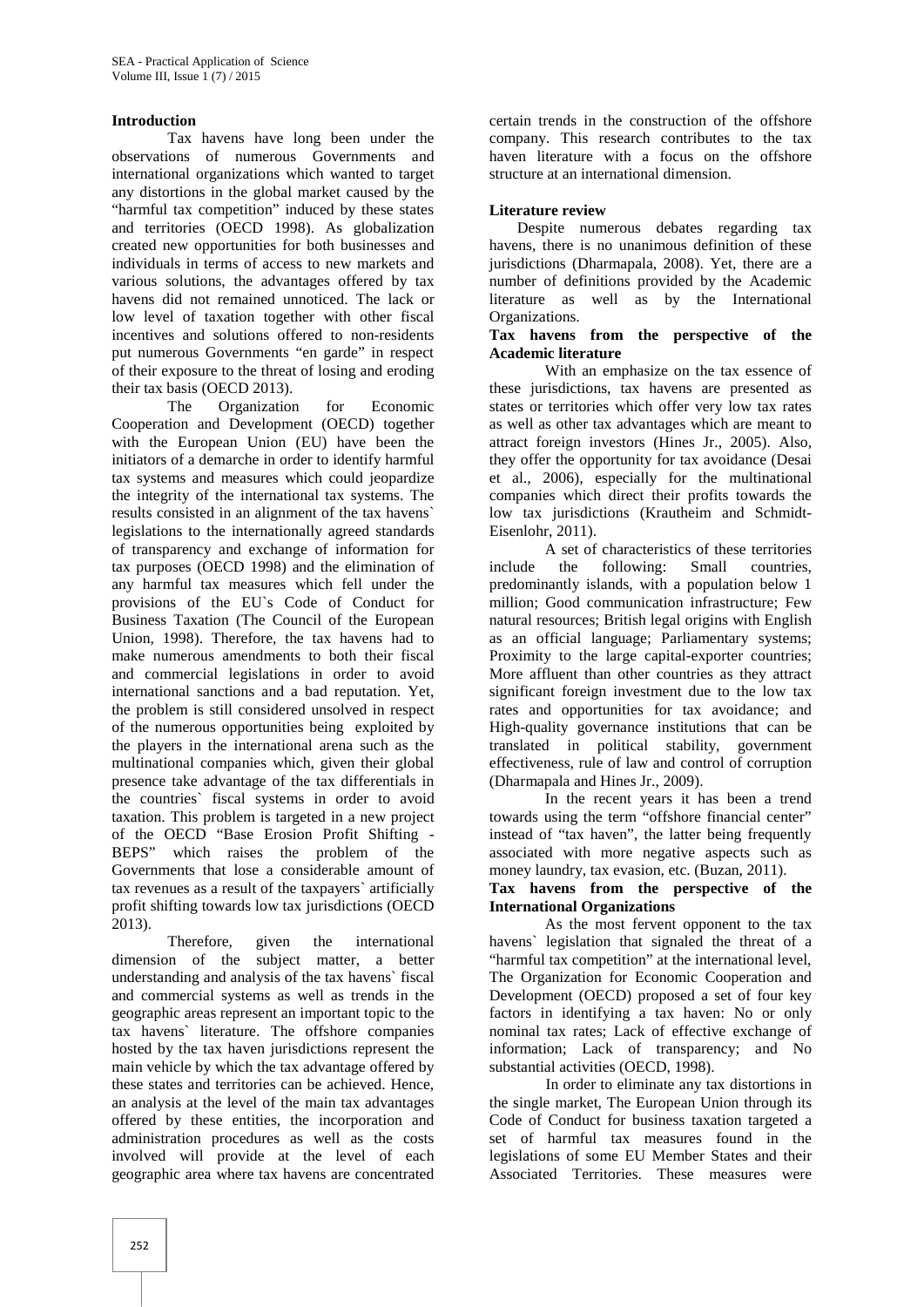representing the offshore sector which the EU wanted to be eliminated. The following measures had been identified:

Advantages accorded only to nonresidents or to the transactions carried out with non-residents;

• Advantages that were ring-fenced from For<br>estic market so that the national tax base comparative the domestic market, so that the national tax base would not be affected;

Advantages granted even without real economic activity being carried out and no substantial economic presence in the state offering the tax advantages;

The rules for profit determination in the case of the multinational companies departed from the internationally accepted principles;

The tax measures were non-transparent (The Council of the European Union, 1998).

Placing an accent on the very well developed financial industries of these jurisdictions, The International Monetary Fund (IMF) departed from the concept of tax haven and forwarded the concept of "offshore financial center". The Organization provided the following characteristics to an offshore financial center:

•The presence of a large number of financial institutions transacting especially with non-residents;

The dimensions of its financial sector going beyond the necessities of its own economy;

• The lack or the low levels of taxation;

The lax regulations of the financial sector;

Banking secrecy and anonymity (IMF, 2000).

The Financial Stability Forum (FSF) also attached a set of characteristics to the notion of "offshore financial center":

The lack or low level of taxation on business income and investment;

• The lack of withholding taxes;

Easy and flexible procedures for incorporation and licensing of companies;

Lax surveillance rules;

Ease and flexibility in using corporate structures;

Lack of requirement for physical presence of the company or financial institution in its territory;

High level of information confidentiality;

• The ring fencing of these advantages only to non-residents (FSF, 2000).

Yet, it must be emphasized that following the adherence of the tax havens to the OECD`s internationally agreed tax standards on transparency and exchange of information for tax purposes, aspects such as bank secrecy, anonymity and confidentiality in the sense of hiding identity, ownership or accounting information have been

removed and they are no longer to be found in these jurisdictions. Yet, the tax advantages offered remain a major incentive for the creation of corporate structures in these territories.

#### **Methodology**

For the purpose of the regional analysis of offshore corporate structures, the following steps have been taken:

-The identification and selection of the tax havens at the level of the geographic areas according to the numerous listings that have been made both at the level of Academic literature as well as by the International Organizations:

-The analysis of the tax and offshore commercial legislations of the tax havens identified at the level of the five regions;

-The comparative presentation and analysis of the offshore corporate structures at the level of each region, based on characteristics, incorporation and administration procedures as well as costs of incorporation and annual fees due to the local Governments.

#### **Tax havens` identification and selection**

The identification of the tax havens was made according to the listings made by both academic literature authors: Irish (1982), Hines Jr. and Rice (1994) as well as by the international organizations: OECD (2000), IMF (2000), FSF (2000), IMF (2007). In the selection process that followed it was taken into account the number of times each jurisdiction appeared on the listing and the minimum of two nominations was considered as relevant for the scope of this research. Therefore, Table No. 1 identifies 40 prominent tax havens that are to be found in The Caribbean Sea and Central America; Europe; Asia; The Indian Ocean and The Pacific Ocean.

#### **Tax havens` tax and offshore commercial legislations at a regional level**

At the level of the five regions there are different tax systems in place and different commercial legislations based on which the offshore companies are regulated and operated. These systems are: the "zero tax system", the territorial-based tax system and the global-based tax system.

The jurisdictions with a "zero tax system" do not impose any direct taxes neither on natural persons nor on juridical persons, whether resident or nonresident. These are the "pure tax havens" and they are represented in the Caribbean Sea by Anguilla, Bahamas, Bermuda, The British Virgin Islands, The Cayman Islands, Turks and Caicos Islands and in the Pacific Ocean by Nauru and Vanuatu.

Under the territorial-based tax system both resident and non-resident persons (companies or individuals) are subject to taxation on the revenues derived only from within the territory that has in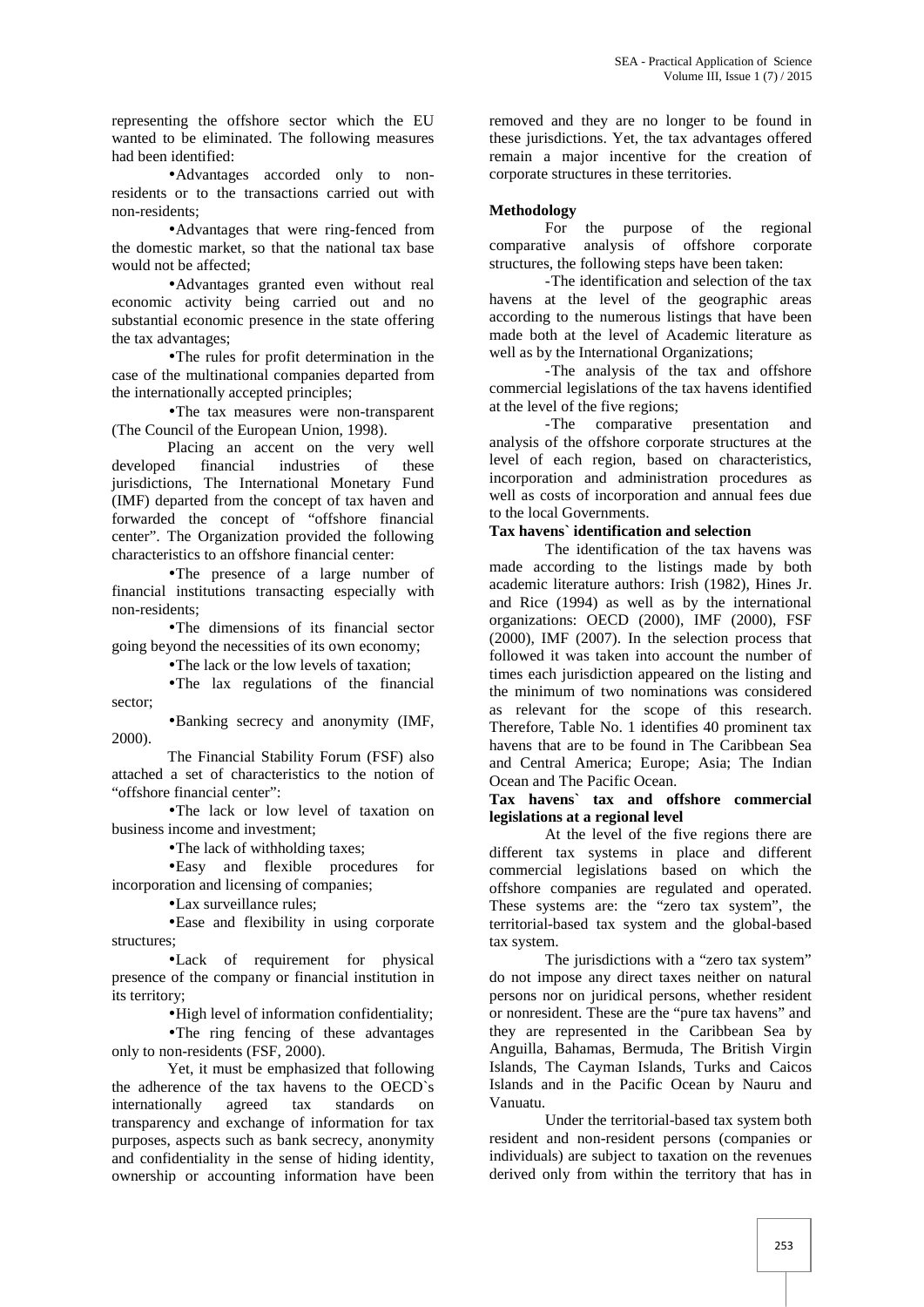place this system. The revenue generated outside this jurisdiction is not subject to taxation. This system can be found in the tax havens of The Central America (Belize, Costa Rica and Panama), Europe (Gibraltar and Monaco), Indian Ocean (Seychelles) and Pacific Ocean (Marshall Islands).

The global-based tax system is more widely spread at the level of the five regions and it is based on the principle that the revenues generated by the residents (natural and juridical persons) of a jurisdiction are subject to taxation whether they are sourced from within or outside the territory. On the other hand, non-residents are subject to tax only on the revenue generated from within the territory in question. In the Caribbean Sea this system is met in the following tax havens: Antigua and Barbuda, Aruba, Curaçao, St. Maarten, Barbados, Dominica, Grenada, St. Lucia, St. Christopher and Nevis and St. Vincent and the Grenadines. In Europe, Andorra, Cyprus, Switzerland, Guernsey, Jersey, Isle of Man, Ireland, Liechtenstein, Luxembourg, and Malta opted for this system; Mauritius is its representative from the Indian Ocean along with three other islands in the Pacific Ocean (The Cook Islands, Niue and Samoa).

Therefore, it can be concluded that at the level of the tax haven jurisdictions the "global tax system" is the most commonly used followed by the "zero tax system" and finally by the "territorial tax system". The attribute of "tax haven" jurisdiction could not have been accorded to the states with "global tax systems" unless special offshore legislation was in place.

In terms of offshore legislation, at the level of the Caribbean Sea and Central America, the following types of offshore companies can be found: The International Business Company or IBC, The Limited Liability Company or LLC and the Exempt Company. While the IBC and LLC are set up under separate legislative acts, "The International Business Companies Act", respectively "The Limited Liability Company Act", the Exempt company is incorporated under the domestic legislation.

The offshore characteristic of the IBC, LLC and the Exempt company rests in the fact that as long as they do not conduct business activities within the territories of incorporation or own any real property in the territory, the companies are exempted from tax. The LLC structure combines the advantage of the limited liability of the company with the fiscal transparency of a partnership; that is the revenue generated by the company is not subject to corporate tax, but the revenue is taxed directly in the hands of the shareholders.

The International Business Company (IBC) is to be found in the commercial legislations of the following tax havens: Anguilla (Anguilla`s

IBC Act, 2000), Antigua & Barbuda (Antigua and Barbuda – IBC Act, 2005), Bahamas (Bahamas – The IBC Act, 2000), Barbados (Barbados – IBC, 1991), Belize (Belize – IBC Act, 2000), Dominica (Dominica IBC Act, 1996), Grenada (Grenada`s International Companies Act, 2008), St. Lucia (St. Lucia IBC Act, 2001), St. Vincent and the Grenadines (St. Vincent and the Grenadines IBC Act, 2007). Although it is coming under a different name and a different legislative act, the British Virgin Islands` BVI Business company resembles in many respects the IBC company (BVI Business Companies Act, 2004). A tax adjustment has been made in the case of the Barbados` IBC structure, where a profit tax between 1% to 2,5% was imposed, although the activities conducted by this entity are international and outside the territory of Barbados (Barbados – IBC, 1991).

The Limited Liability Company (LLC) is incorporated under the provisions of the "Limited Liability Company Act" of the following jurisdictions: Anguilla (Anguilla`s LLC Act, 2000), Antigua and Barbuda (Antigua and Barbuda ILLC Act, 2007), Belize (Belize – ILLC Act, 2011), St. Christopher and Nevis (Nevis Limited Liability Company Ordinance, 2009), St. Vincent and the Grenadines (St. Vincent and the Grenadines LLC Act, 2008). The structure combines the advantage of the shareholders` limited liability (as in the case of a company) with the fiscal transparency of a partnership. When the LLC does not conduct business activities within the territory of incorporation, the entity is totally tax exempt.

The Exempt Company is incorporated under the same legislative act as the local company and it can be found in Bermuda (Bermuda Companies Act, 2014), Cayman Islands (Cayman Islands Companies Law, 2013), St. Christopher and Nevis (St. Christopher and Nevis Companies Act, 2002) and Turks and Caicos Islands (Turks and Caicos Islands Companies Ordinance, 2009). The main characteristic of this structure is that it benefits from the local neutral tax systems with the mandatory condition that all the activities of the company must be conducted only outside these territories. This entity is very similar to the IBC.

In Europe, the offshore sector represented by the special corporate structures was eliminated as a result of the Member States` adherence to the EU Code of Conduct for business taxation. Yet, there are a set of other characteristics that stand out to define the "tax havens": the low to zero corporate tax rates; the special tax regimes on certain activities or tax deductions as well as the lack of withholding taxes on dividends, royalties or interests.

The European representatives of the zero tax regimes on corporate income are the English Channel Islands: Jersey (Deloitte Jersey, 2014), Guernsey (Deloitte Guernsey, 2014) and Isle of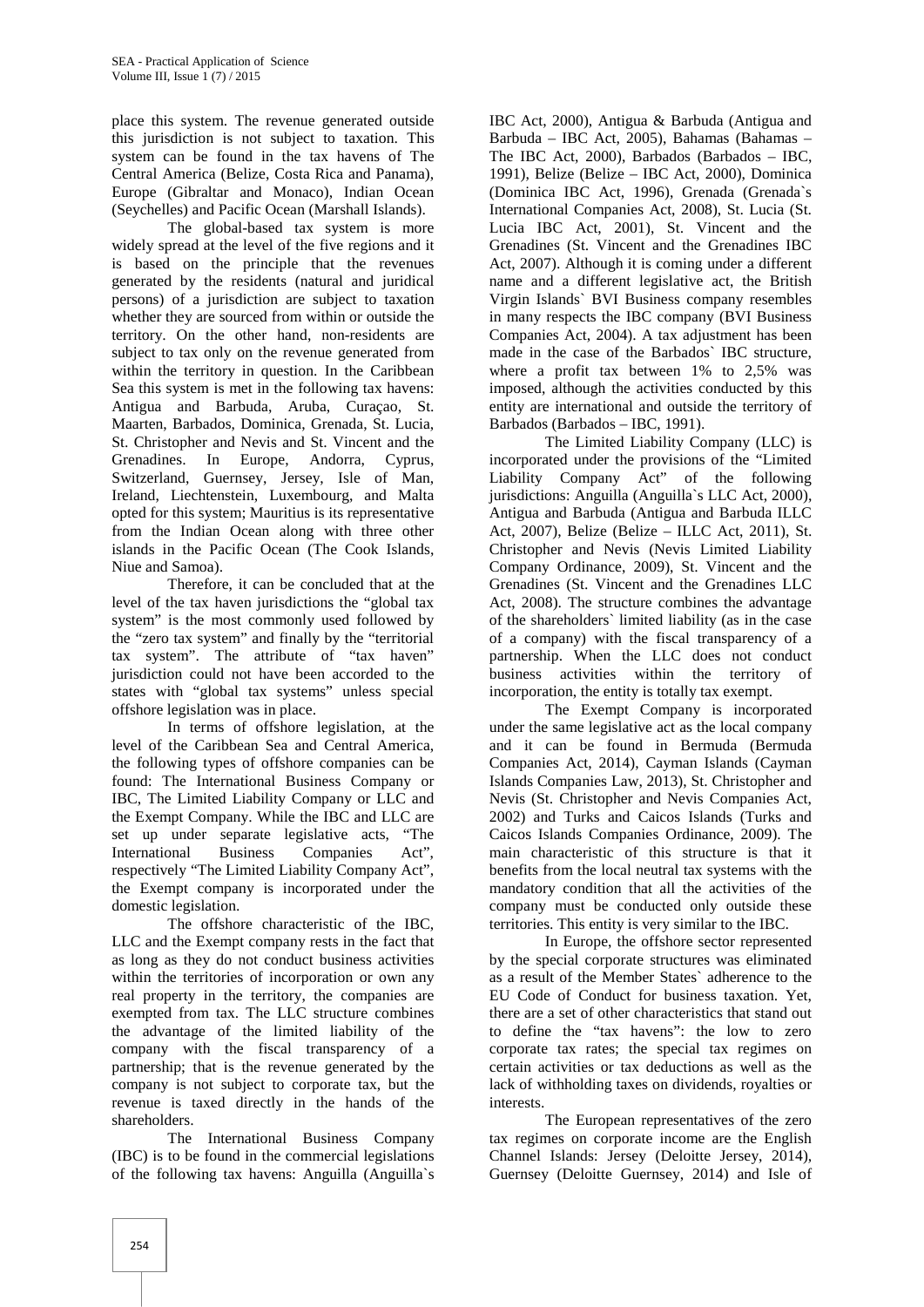Man (Deloitte Isle of Man, 2014) through their "0/10" tax system and Monaco which provides for the same neutral tax environment on corporate income as long as at least 75% of the revenue is generated from Monaco (OECD Monaco, 2013). Also, low corporate tax rates such as: 7,83% in Switzerland (Deloitte Switzerland, 2014), 10% in Andorra (Deloitte Andorra, 2013) and Gibraltar (IBFD, Gibraltar 2014), 12,5% in Cyprus (IBFD, Cyprus 2014), Ireland (Deloitte Ireland, 2014) and Liechtenstein (Deloitte Liechtenstein, 2014) are seen as important incentives for businesses.

Special tax regimes are offered by the following states: Andorra provides an 80% reduction of the tax base as long as the activities conducted by the entity are international or they involve intragroup financial management and investment (Deloitte Andorra, 2013); Luxembourg has in place the "holding company regime" – Dividends and capital gains derived by a qualifying entity from a qualifying shareholding may be exempt from Luxembourg corporate income tax (Deloitte Luxembourg, 2014), whereas Malta provides for a full imputation and refund system where a shareholder has the right to claim a refund of the tax paid in Malta on the qualifying profits out of which the dividend was distributed, resulting in an effective tax rate of 0% - 10% (Deloitte Malta, 2014).

Another important tax incentive offered by the European states qualified as "tax havens" is the lack of withholding taxes on the payment of dividends, interests or royalties to non-residents.

Therefore the European states qualifying for the "tax haven" status do not present offshore corporate structures, but distinguish themselves through low to zero tax rates, special tax regimes and no withholding taxes.

The two representative "tax haven" jurisdictions from Asia, namely Hong Kong and Singapore do not present offshore corporate structures as well, but instead they have in place an advantageous territorial tax system, under which companies (resident or non-resident) are subject to tax only on the revenue generated within these territories. Revenue generated outside the territory, from international operations, is not taxed by the two jurisdictions. Also, there are no withholding taxes imposed on dividends (Deloitte Hong Kong, 2014; Deloitte Singapore, 2014).

The two state-islands from the Indian Ocean, Mauritius and Seychelles, present offshore legislation, yet differently constructed. In Mauritius the offshore character of the company is given by the licensing process of a locally registered company (Category 1 Global Business License and Category 2 Global Business License). A Global Business Company is defined as a resident corporation which carries on business outside Mauritius (OECD Mauritius, 2011). The resident company must be licensed under category 1 or 2 in order to benefit for the offshore statute, which consists in being exempt from the general corporate tax of 15% (Deloitte Mauritius, 2014). On the other hand, Seychelles presents IBC legislation, which by statute and characteristics is exempted from the general corporate tax rate which ranges between 25% - 30% (IBFD, Seychelles 2014) as long as the company conducts its activities outside the island (OECD Seychelles, 2013).

In the Pacific Ocean the state-islands which present offshore legislation are: The Cook Islands, Marshall Islands, Samoa and Vanuatu. Nauru and Niue on the other hand eliminated their offshore sectors completely (OECD Nauru, 2013). The International Companies Act is regulating the and administration of the "International Company" which is prohibited from conducting activities within the territory of incorporation or own immovable property in that territory, while being accorded tax exempt status (Vanuatu International Companies Act, 2011). This type of legislation can be found in The Cook Islands, Samoa and Vanuatu, while The Marshall Islands designed its offshore sector by including in its "Business Corporation Act" the non-resident domestic company which is exempted from all taxes as long as it does not conduct business in the Marshal Islands (OECD Marshall Islands, 2012). The LLC legislation may also be found in The Cook Islands under the "Limited Liability Companies Act" (OECD Cook Islands, 2012) and in the Marshall Islands as the non-resident domestic LLC, which benefits as well from the tax exempt status (OECD Marshall Islands, 2012)

#### **Comparative presentation and analysis on a regional level of the offshore corporate structures**

The comparative analysis on offshore corporate structures is realized at the level of three regions identified as having offshore legislation: The Caribbean Sea and Central America; The Indian Ocean and The Pacific Ocean. At the level of Europe and Asia there have been identified different tax advantages but no offshore corporate structures.

The main offshore corporate entities under analysis are: The International Business Company (IBC), The Exempt company and the Limited Liability company (LLC). These structures will be further analyzed at the level of their main characteristics, incorporation rules (minimum number of shareholders, the limit of the shareholders` liability, minimum authorized share capital, nominee shareholders and directors, registered office), administration criteria (minimum number of directors, registered agent, accounting records` requirements) and costs (incorporation costs and annual costs due to the Registered Office).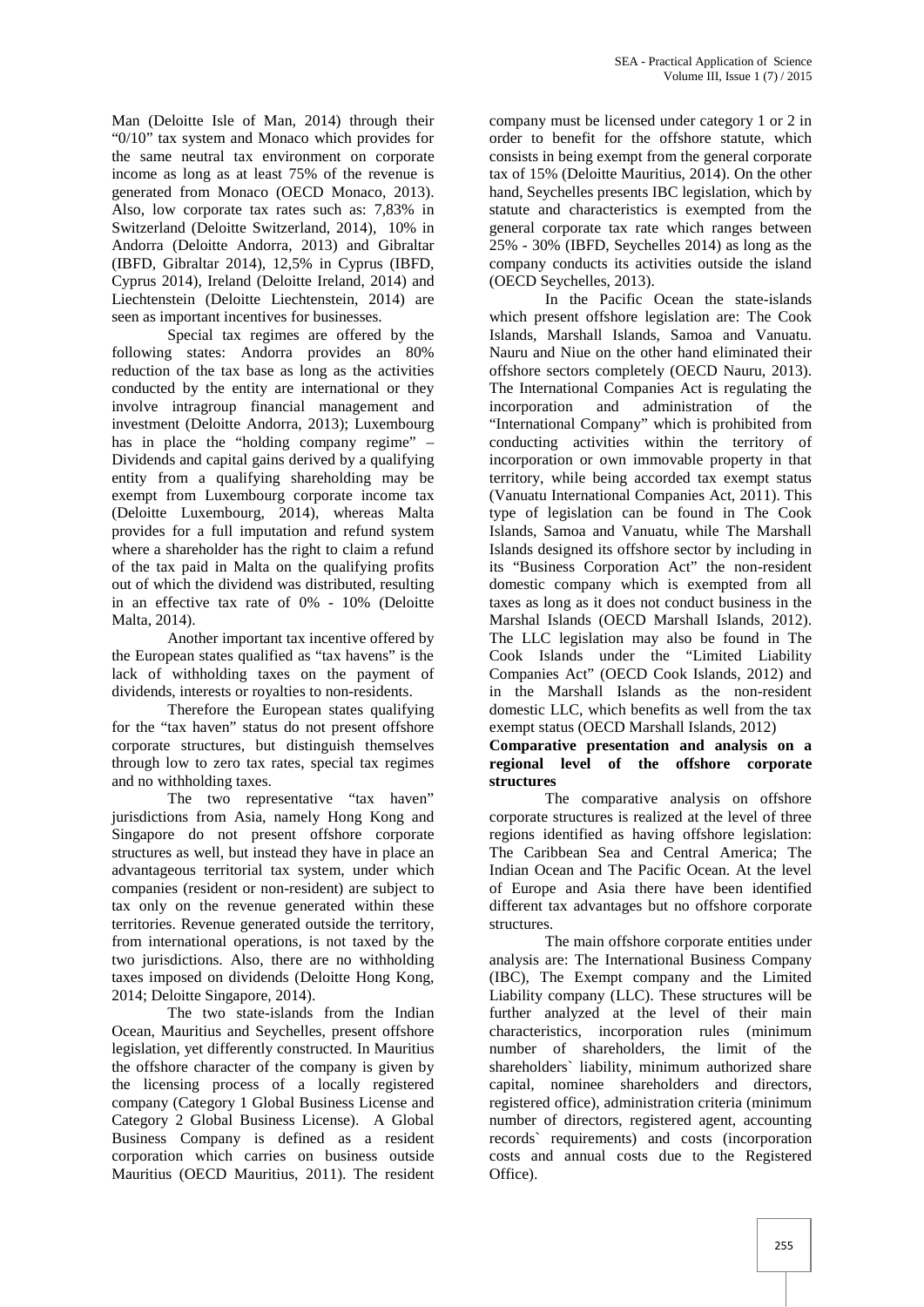The IBC is set up at the level of all the three regions by means of a separate legislative act, which provides the entity the tax exempt status as long as all the operations of the company are conducted only outside the territory of incorporation. In terms of the incorporation rules, the common elements of the structure at the level of the three regions are: the minimum of one shareholder requirement, the lack of a minimum authorized share capital, the possibility to appoint nominee shareholders or directors (services which are offered by the licensed service providers) and the requirement of a local registered office for the company in the territory of incorporation. In terms of the shareholders` liability this may be limited through more options in the case of the IBCs incorporated in the Pacific Ocean`s state-islands, as well as in Bahamas and in St. Vincent and the Grenadines. The administration criteria of the IBC differs significantly in respect of the accounting records` requirements; the Pacific islands do not impose specific rules on keeping accounting records, underlying documentation and maintenance of the records for at least 5 years. The costs (both for incorporation and administration) vary from 100 USD to 500USD, with no significant variances between the regions, as shown in Table No. 2.

Coming under the name of "The Exempt company" in the Caribbean region, "Global Business Company" in the Indian Ocean territories and "Non-resident domestic corporation" in the islands of the Pacific Ocean, all of these companies serve the offshore sectors of these states and they are incorporated in the local legislation. The main features of the structures are presented in Table No. 3. A set of differences appear in terms of the accounting records` requirements which are expressly stated in the case of the Caribbean Exempt company as compared to those in the Indian, respectively Pacific Ocean. Also, there are higher costs involved by the incorporation and administration of the "Non-resident domestic corporations" in the islands of the Pacific Ocean.

The Limited Liability Company, or the LLC can be found at two regional levels: the Caribbean Sea and the Pacific Ocean (Cook Islands and Marshall Islands). The structure is set up under a distinct legislative act than the local/ domestic company and it benefits from the corporate tax exempt status while the non-resident shareholders are not subject as well to taxation. Its main features are presented in Table No. 4. The two structures present similar characteristics even though adopted in different regional areas, differences being observed at the level of the accounting records` requirements.

#### **Results**

Out of the five regions analyzed, it has been identified the existence of the offshore legislation, based on which the offshore corporate structures are incorporated, at the level of three regions: The Caribbean Sea and Central America; The Indian Ocean and The Pacific Ocean. According to the three regions` offshore legislative acts, an offshore company may be defined as an entity which is owned by the non-residents and which conducts its activities only outside the state/ territory of incorporation.

The three offshore corporate structures: The International Business Company (IBC), the Exempt company and the Limited Liability Company (LLC) identified at the level of the three regional areas present a significant number of similarities in terms of the construction of the legislative acts and characteristics at the level of incorporation and administration criteria.

In terms of the commercial legislation based on which the offshore company is incorporated, this represents a separate legislative act than the local/domestic legislation, in the case of the IBC and LLC, while the Exempt company has been absorbed into the local Companies Act.

The incorporation terms of the three structures also present similarities in respect of: a minimum of one shareholder requirement upon the setting up of the entity; no minimum authorized share capital condition; the possibility to appoint a nominee shareholder or director and the need to have a registered office in the territory of incorporation of the entity. On the other hand, in the case of the IBC and the Exempt Company the liability of the shareholders may be limited by shares or by guarantee or unlimited, whereas in the case of the LLP the liability of the members is limited to the contributions declared in the Articles of Association.

The administration conditions of the three entities are also similar in terms of the requirement for a minimum of one director and a registered agent in the territory of incorporation, while the accounting requirements (the maintenance of the accounting records, of the underlying documentation and the minimum 5 years` retention of these documents) differ between the Caribbean territories on one hand and the Indian and Pacific Oceans` territories on the other hand.

The fees for the incorporation and administration of the three offshore entities due to the local Governments vary between 100 USD and 650 USD. While in the Caribbean Sea the fees for the IBC and the Exempt Company are set according to the share capital of the entity, in the Indian and Pacific Oceans` territories the fees for these companies are fixed disregarding the share capital. On the other hand the Governmental fees for an LLC are fixed in all the three regions.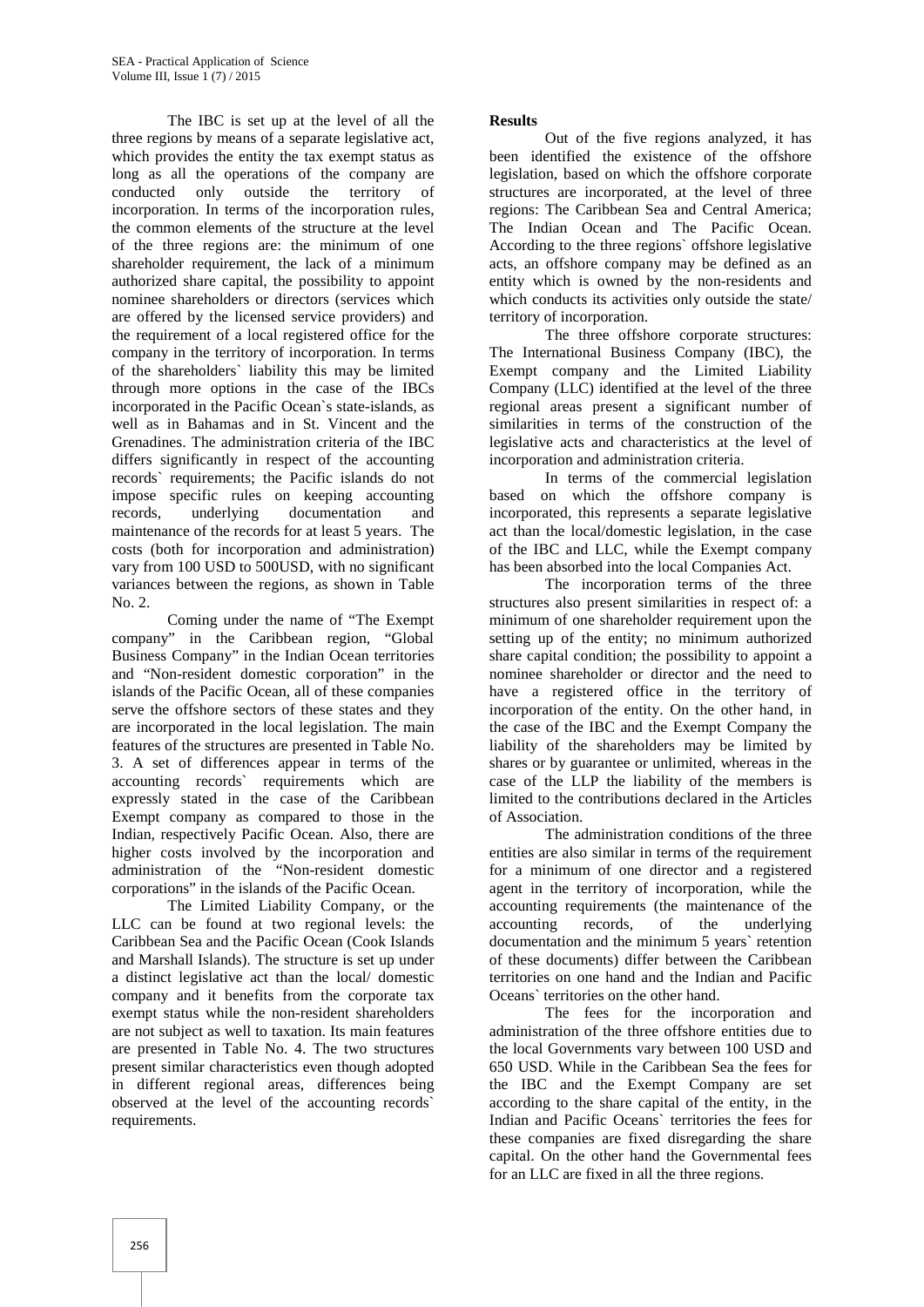#### **Conclusion**

The corporate offshore legislation identified at the level of the three regions (The Caribbean Sea and Central America; The Indian Ocean and The Pacific Ocean) follow the same construction patterns based on which the incorporation conditions, administration criteria and costs are set. The International Business Company (IBC), The Exempt company and the Limited Liability company (LLC) are used as the main vehicles for the offshore activities in the three regions and it may be concluded that despite fine regional differences in the construction of the entities, the offshore legislation is predominantly international.

#### **Acknowledgement**

This paper was co-financed from the European Social Fund, through the Sectorial Operational Programme Human Resources Development 2007- 2013, project number POSDRU/159/1.5/S/138907 "Excellence in scientific interdisciplinary research, doctoral and postdoctoral, in the economic, social and medical fields -EXCELIS", coordinator The Bucharest University of Economic Studies.

#### **Reference list**

- [1] Anguilla`s IBC Act (2000). International Business Companies Act.
- [2] Anguilla`s LLC Act (2000). Limited Liability Company Act.
- [3] Antigua and Barbuda IBC Act (2005). International business corporations Act.
- [4] Antigua and Barbuda ILLC Act (2007). The International Limited Liability Companies Act .
- [5] Bahamas The IBC Act (2000). The International Business Companies Act.
- [6] Barbados IBC (1991). International Business Companies Act.
- [7] Belize IBC Act (2000). International Business Companies Act.
- [8] Belize ILLC Act (2011). International Limited Liability Companies Act. 2011.
- [9] Bermuda Companies Act (2014). Bermuda Companies Act.
- [10] Buzan, C. G. (2011). *Paradisurilefiscalesicentrelefinanciare offshore in contextuleconomieimondiale*. Bucharest:C.H.Beck Publishing.
- [11] BVI Business Companies Act (2004). BVI Business Companies Act.
- [12] Cayman Islands Companies Law (2013). Companies Law.
- [13] Deloitte Andorra (2013). International Tax. Andorra Highlights.
- [14] Deloitte Guernsey (2014). International Tax. Guernsey Highlights.
- [15] Deloitte Hong Kong (2014). Taxation and Investment in Hong Kong 2014. Reach, relevance and reliability.
- [16] Deloitte Ireland (2014). International Tax. Ireland Highlights.
- [17] Deloitte Isle of Man (2014). International Tax. Isle of Man Highlights.
- [18] Deloitte Jersey (2014). International Tax. Jersey Highlights.
- [19] Deloitte Liechtenstein (2014). International Tax. Liechtenstein Highlights.
- [20] Deloitte Luxembourg (2014). International Tax. Luxembourg Highlights.
- [21] Deloitte Malta (2014). International Tax. Malta Highlights.
- [22] Deloitte Mauritius (2014). International Tax. Mauritius Highlights.
- [23] Deloitte Singapore (2014). International Tax. Singapore Highlights.
- [24] Deloitte Switzerland (2014). Taxation and Investment in Switzerland 2014. Reach, relevance and reliability.
- [25] Desai, M. A., Foley, C.F. & Hines Jr., J.R. (2006). The demand for tax haven operations. *Journal of Public Economics*,*90*, 513-531.
- [26] Dharmapala, D. (2008). What Problems and Opportunities are Created by Tax Havens?. Available on-line at: http://papers.ssrn.com/sol3/papers.cfm?abstrac t id=1279146.
- [27] Dharmapala, D. & Hines Jr., J.R. (2009). Which countries become tax havens?.*Journal of Public Economics, 93*, 1058-1068.
- [28] Dominica IBC Act (1996). International Business Companies (IBC) Act.
- [29] FSF (2000). Financial Stability Forum Releases Grouping of Offshore Financial Centers (OFCs) to Assist in Setting Priorities for Assessment. Available on-line at: http://www.financialstabilityboard.org/wp content/uploads/pr\_000526.pdf
- [30] Grenada`s International Companies Act (2008). International Companies Act.
- [31] Hines Jr., J.R. (2005). Do tax havens flourish?.*Tax Policy and the Economy, 19*, 65- 99.
- [32] Hines Jr., J.R. & Rice, E.M. (1994). Fiscal paradise: foreign tax havens and American business. *Quarterly Journal of Economics, 109*, 149-182
- [33] IBFD Cyprus (2014). Cyprus Key Features Comparison - National. Last reviewed: 1 August 2014. Available on-line at http://www.ibfd.org/
- [34] IBFD Gibraltar (2014). Gibraltar Key Features Comparison - National. Last reviewed: 1 October 2014. Available on-line at http://www.ibfd.org/
- [35] IBFD Seychelles (2014). Seychelles Key Features Comparison - National. Last reviewed: 1 June 2014. Available on-line at http://www.ibfd.org/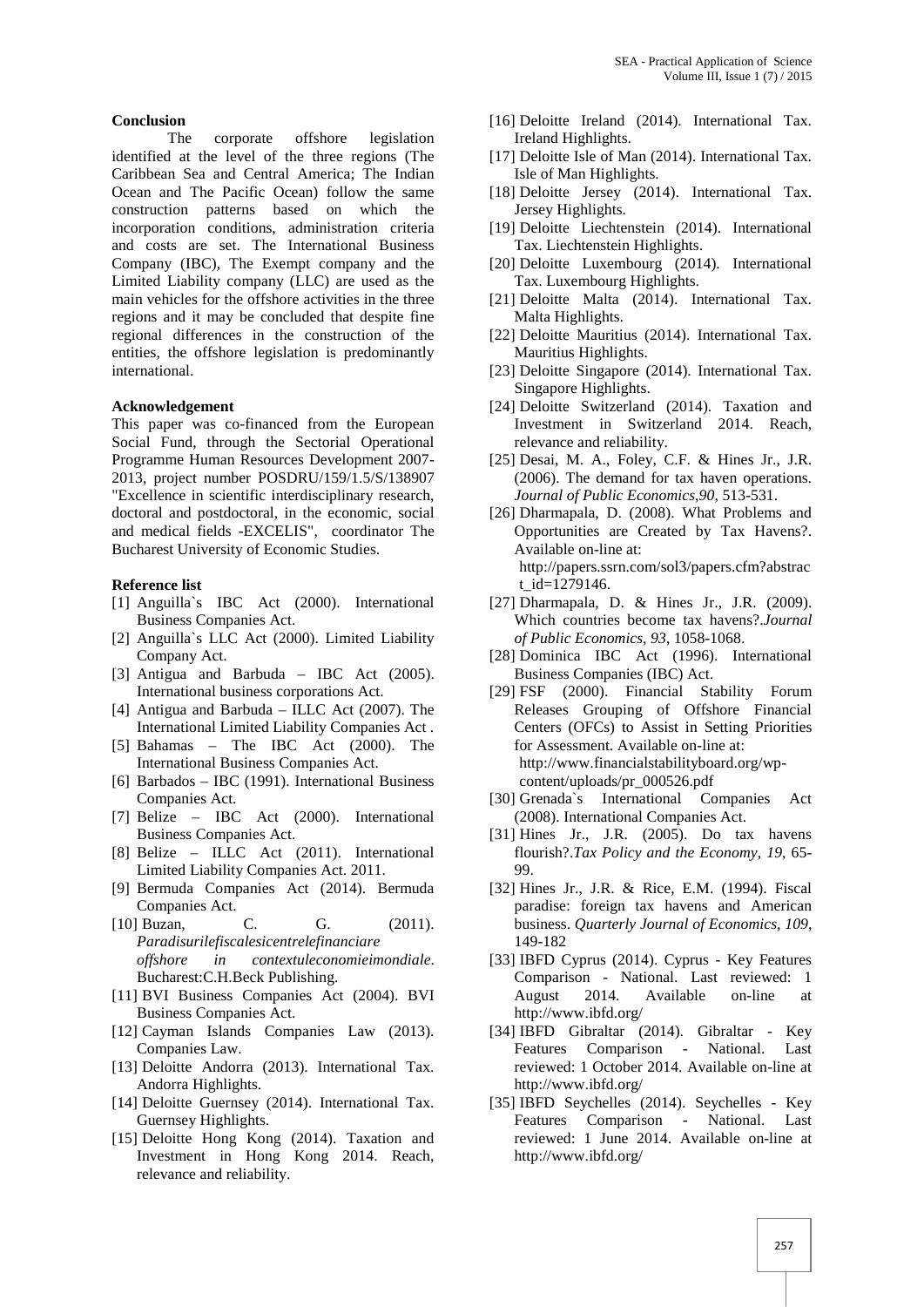- [36] IMF (2000). Offshore Financial Centers. Available on-line at: https://www.imf.org/external/np/mae/oshore/2 000/eng/back.htm
- [37] IMF (2007). Concept of offshore financial centers: In search of an operational definition. Available on-line at : http://www.imf.org/external/pubs/ft/wp/2007/ wp0787.pdf
- [38] Irish, C.R., (1982). Tax Havens. *Vanderbilt Journal of Transnational Law, 15*, 449-510.
- [39] Krautheim, S. & Schmidt-Eisenlohr, T. (2011). Heterogenous firms, profit shifting FDI and international tax competition. *Journal of Public Economics, 95,* 122-133.
- [40] Nevis Limited Liability Company Ordinance (2009). Nevis Limited Liability Company Ordinance.
- [41] OECD (1998). Harmful tax competition. An emerging global issue. Available on-line at: http://www.oecd.org/tax/transparency/444302 43.pdf
- [42] OECD (2000). Towards Global Tax Cooperation: Progress in Identifying and Eliminating Harmful Tax Practices. Available on-line at:

http://www.oecd.org/tax/harmful/2090192.pdf

- [43] OECD (2013). Action Plan on Base Erosion and Profit Shifting. Available on-line at: http://dx.doi.org/10.1787/9789264202719-en
- [44] OECD Cook Islands (2012). Global Forum on Transparency and Exchange of information for Tax Purposes. Peer Reviews: Cook Islands, 2012, Phase 1: Legal and Regulatory Framework, OECD Publishing
- [45] OECD Marshall Islands (2012). Global Forum on Transparency and Exchange of information for Tax Purposes. Peer Reviews: Marshall Islands, 2012, Phase 1: Legal and Regulatory Framework, OECD Publishing
- [46] OECD Mauritius (2011). Global Forum on Transparency and Exchange of information for Tax Purposes. Peer Reviews: Mauritius, 2011: Combined Phase 1 + Phase 2: Legal and Regulatory framework, OECD Publishing
- [47] OECD Monaco (2013). Global Forum on Transparency and Exchange of information for Tax Purposes. Peer Reviews: Monaco, 2013, Phase 2: Implementation of the Standard in Practice, OECD Publishing.
- [48] OECD Nauru (2013). Global Forum on Transparency and Exchange of information for Tax Purposes. Peer Reviews: Nauru, 2013, Phase 1: Legal and Regulatory Framework, OECD Publishing
- [49] OECD Seychelles (2013). Global Forum on Transparency and Exchange of information for Tax Purposes. Peer Reviews: Seychelles, 2013, Phase 2: Implementation of the Standard in Practice, OECD Publishing
- [50] St. Christopher and Nevis, Companies Act (2002). Companies Act.
- [51] St. Lucia IBC Act (2001). International Business Companies Act.
- [52] St. Vincent and the Grenadines, IBC Act (2007). International Business Companies.
- [53] St. Vincent and the Grenadines, LLC Act (2008). Limited Liability Companies Act.
- [54] The Council of the European Union (1998). Conclusions of the ECOFIN Council Meeting on 1 December 1997 concerning taxation policy. *Official Journal of the European Communities, 41*,1-6.
- [55] Turks and Caicos Islands Companies Ordinance (2009). Companies Ordinance.
- [56] Vanuatu International Companies Act (2011). International Companies.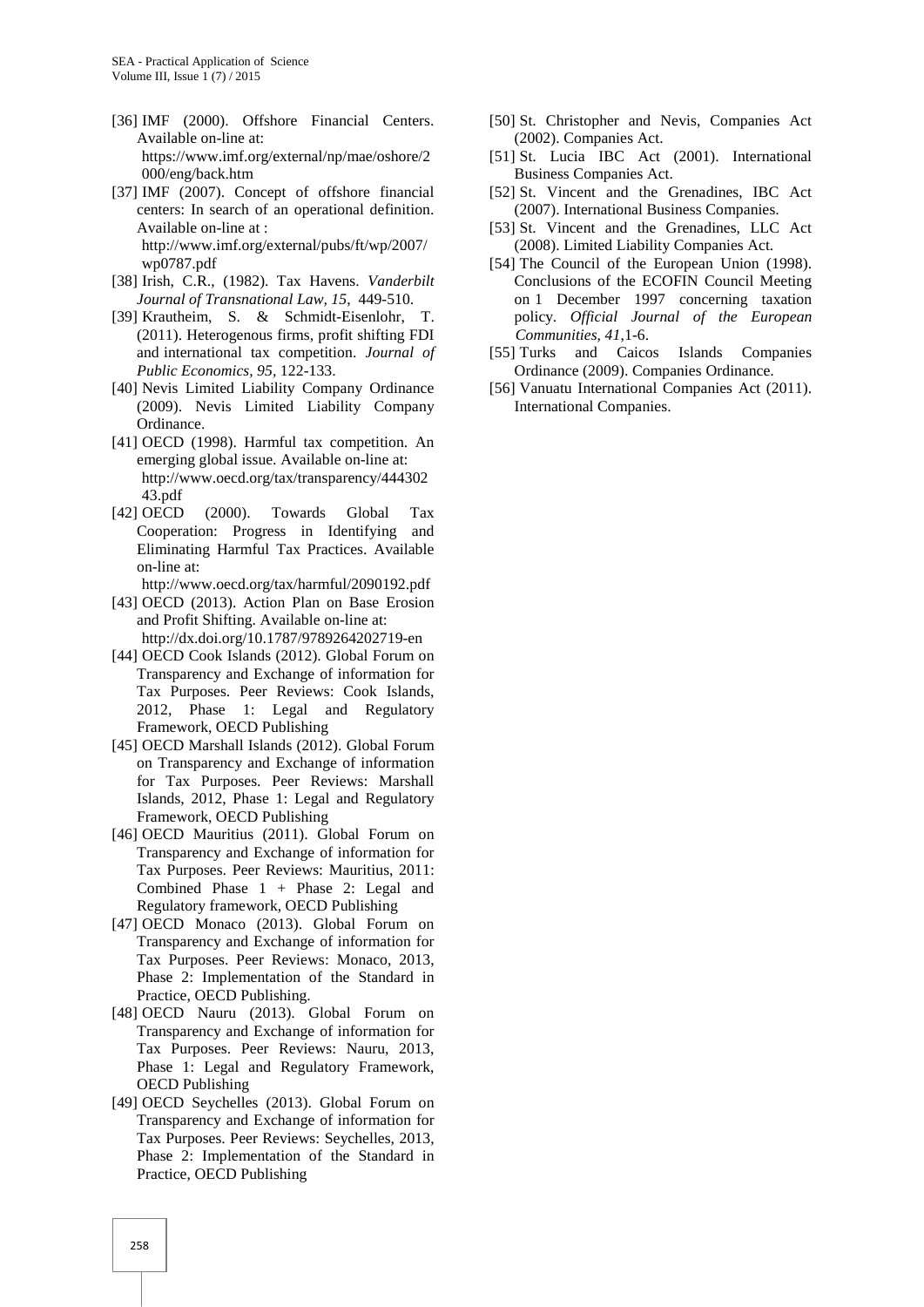## **List of tables**

| No.              | <b>State</b>                        | <b>Irish</b>   | <b>Table No.1.1 ax havens udentification and selection</b><br><b>Hines</b> | <b>OECD</b>    | <b>IMF</b>   | <b>FSF</b>   | <b>IMF</b>     | <b>Total</b>            |
|------------------|-------------------------------------|----------------|----------------------------------------------------------------------------|----------------|--------------|--------------|----------------|-------------------------|
|                  |                                     | (1982)         | and Rice<br>(1994)                                                         | (2000)         | (2000)       | (2000)       | (2007)         |                         |
| $\boldsymbol{0}$ | $\mathbf{1}$                        | $\overline{2}$ | 3                                                                          | $\overline{4}$ | 5            | 6            | $\overline{7}$ | 8                       |
| $\mathbf{1}$     | <b>Bahamas</b>                      | 1              | 1                                                                          | 1              | 1            | 1            | 1              | 6                       |
| $\overline{2}$   | Bermuda                             | $\mathbf{1}$   | $\mathbf{1}$                                                               | $\mathbf{1}$   | $\mathbf{1}$ | $\mathbf{1}$ | $\mathbf{1}$   | 6                       |
| 3                | Cayman Islands                      | 1              | 1                                                                          | 1              | 1            | 1            | 1              | 6                       |
| $\overline{4}$   | Guernsey                            | $\mathbf{1}$   | $\mathbf{1}$                                                               | $\mathbf{1}$   | $\mathbf{1}$ | $\mathbf{1}$ | $\mathbf{1}$   | 6                       |
| 5                | Jersey                              | 1              | 1                                                                          | 1              | 1            | 1            | 1              | 6                       |
| 6                | Malta                               | $\mathbf{1}$   | $\mathbf{1}$                                                               | 1              |              | 1            | $\mathbf{1}$   | 6                       |
| $\tau$           | Panama                              | $\mathbf{1}$   | $\mathbf 1$                                                                | 1              | 1            | $\mathbf{1}$ | 1              | 6                       |
| 8                | <b>Barbados</b>                     | $\mathbf{1}$   | $\mathbf{1}$                                                               | $\mathbf{1}$   | $\mathbf{1}$ | $\mathbf{1}$ | $\mathbf{1}$   | 6                       |
| 9                | <b>Netherlands Antilles</b>         | 1              |                                                                            | 1              | 1            | 1            | 1              | 6                       |
| 10               | Vanuatu                             | $\mathbf{1}$   | $\mathbf{1}$                                                               | $\mathbf{1}$   | 1            | $\mathbf{1}$ | $\mathbf{1}$   | 6                       |
| 11               | <b>British Virgin Islands</b>       | $\mathbf{1}$   |                                                                            | 1              | 1            | 1            |                | 5                       |
| 12               | Cyprus                              |                | 1                                                                          | $\mathbf{1}$   | 1            | $\mathbf{1}$ | $\mathbf{1}$   | 5                       |
| 13               | Isle of Man                         |                |                                                                            | 1              | 1            | 1            | $\mathbf{1}$   | 5                       |
| 14               | Liechtenstein                       | $\mathbf{1}$   | $\mathbf{1}$                                                               | $\mathbf{1}$   | $\mathbf{1}$ | $\mathbf{1}$ |                | 5                       |
| 15               | Hong Kong                           | 1              |                                                                            |                | 1            | 1            | 1              | 5                       |
| 16               | Singapore                           | $\mathbf{1}$   | 1                                                                          |                |              | 1            | $\mathbf{1}$   | 5                       |
| 17               | Switzerland                         | $\mathbf{1}$   | $\mathbf 1$                                                                |                | 1            | $\mathbf{1}$ | 1              | 5                       |
| 18               | <b>Turks and Caicos</b><br>Islands  | $\mathbf{1}$   | $\mathbf{1}$                                                               | $\mathbf{1}$   | 1            | $\mathbf{1}$ |                | 5                       |
| 19               | Ireland                             | $\mathbf{1}$   | $\mathbf{1}$                                                               |                | 1            | $\mathbf{1}$ | $\mathbf{1}$   | 5                       |
| 20               | Gibraltar                           |                | $\mathbf{1}$                                                               | $\mathbf{1}$   | $\mathbf{1}$ | $\mathbf{1}$ |                | $\overline{\mathbf{4}}$ |
| 21               | St. Vincent and the<br>Grenadines   |                | $\mathbf{1}$                                                               | $\mathbf{1}$   | $\mathbf{1}$ | $\mathbf{1}$ |                | 4                       |
| 22               | Luxembourg                          |                | $\mathbf{1}$                                                               |                | $\mathbf{1}$ | $\mathbf{1}$ | $\mathbf{1}$   | $\overline{\mathbf{4}}$ |
| 23               | Antigua and Barbuda                 |                | 1                                                                          | 1              | 1            | 1            |                | 4                       |
| 24               | <b>Belize</b>                       |                | $\mathbf{1}$                                                               | $\mathbf{1}$   |              | 1            |                | $\overline{\mathbf{4}}$ |
| 25               | Cook Islands                        |                |                                                                            | 1              |              |              |                | 4                       |
| 26               | Monaco                              |                |                                                                            |                |              |              |                | 4                       |
| 27               | Nauru                               |                |                                                                            | 1              | 1            |              |                | $\overline{\mathbf{4}}$ |
| 28               | St. Christopher and<br><b>Nevis</b> |                | $\mathbf 1$                                                                | $\mathbf{1}$   | $\mathbf{1}$ | 1            |                | $\overline{\mathbf{4}}$ |
| 29               | Andorra                             |                | $\mathbf{1}$                                                               | $\mathbf{1}$   | $\mathbf{1}$ | 1            |                | $\overline{\mathbf{4}}$ |
| 30               | Anguilla                            |                | $\mathbf{1}$                                                               | $\mathbf{1}$   | $\mathbf{1}$ | $\mathbf{1}$ |                | $\overline{\mathbf{4}}$ |
| 31               | Marshall Islands                    |                | $\mathbf{1}$                                                               | $\mathbf{1}$   | $\mathbf{1}$ | $\mathbf{1}$ |                | $\overline{\mathbf{4}}$ |
| 32               | Mauritius                           |                |                                                                            | $\mathbf{1}$   | $\mathbf{1}$ | $\mathbf{1}$ | $\mathbf{1}$   | $\overline{\mathbf{4}}$ |
| 33               | St. Lucia                           |                |                                                                            | 1              | 1            | $\mathbf{1}$ |                | $\overline{\mathbf{4}}$ |
| 34               | Grenada                             |                | $\mathbf{1}$                                                               | $\mathbf{1}$   | $\mathbf{1}$ |              |                | $\overline{\mathbf{3}}$ |
| 35               | Costa Rica                          | $\mathbf{1}$   |                                                                            |                | $\mathbf{1}$ | 1            |                | 3                       |
| 36               | Aruba                               |                |                                                                            | $\mathbf{1}$   | $\mathbf{1}$ | $\mathbf{1}$ |                | $\overline{\mathbf{3}}$ |
| 37               | Seychelles                          |                |                                                                            | $\mathbf{1}$   | $\mathbf{1}$ | $\mathbf{1}$ |                | 3                       |
| 38               | Dominica                            |                | $\mathbf{1}$                                                               | $\mathbf{1}$   | $\mathbf{1}$ |              |                | 3                       |
| 39               | Niue                                |                |                                                                            | $\mathbf{1}$   | $\mathbf{1}$ | 1            |                | 3                       |
| 40               | Samoa                               |                |                                                                            | $\mathbf{1}$   |              | $\mathbf{1}$ |                | $\overline{2}$          |

Table No.1.*Tax havens` identification and selection*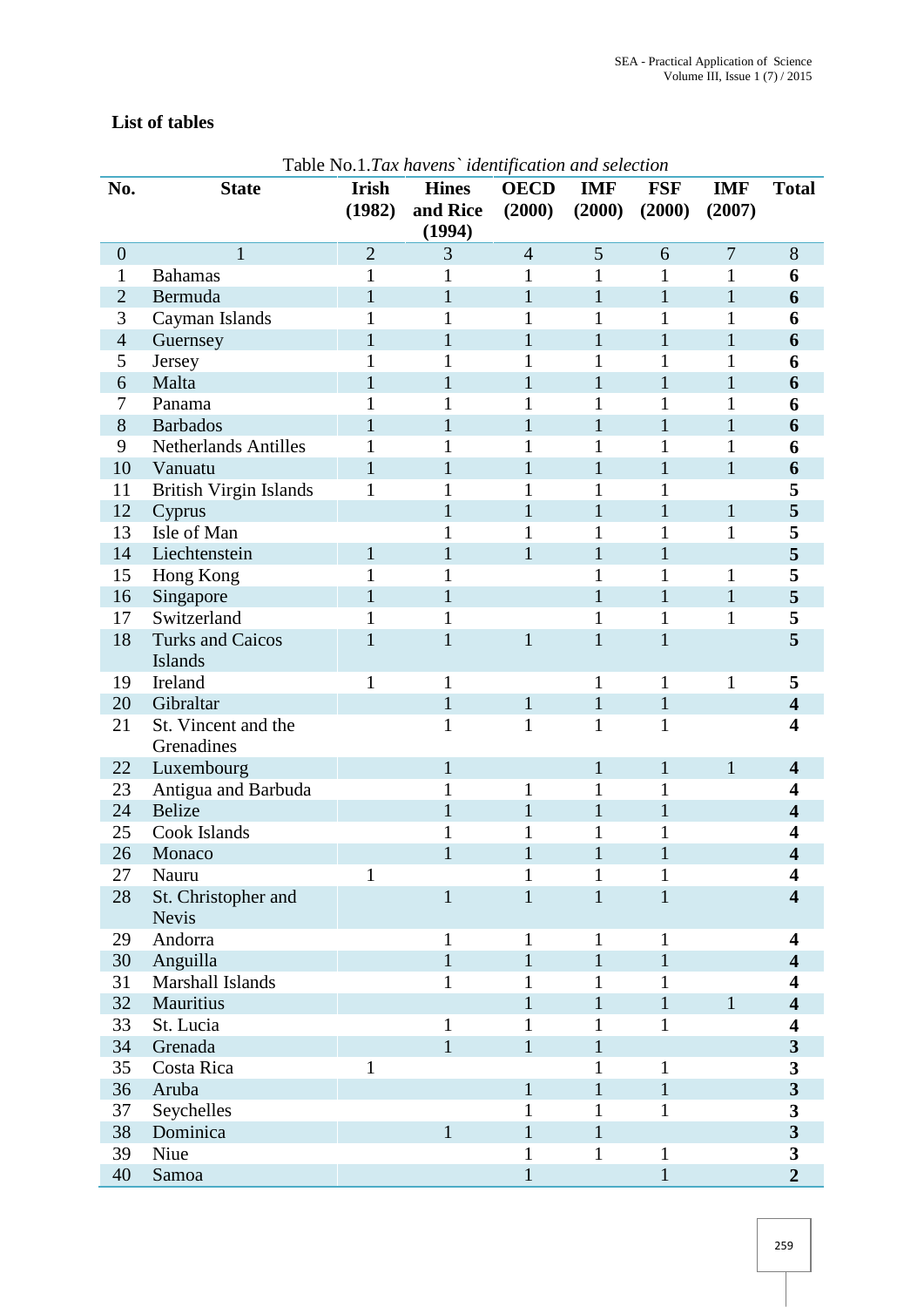| <b>Aspects compared</b>              | <b>Caribbean Sea and</b>  | <b>The Indian</b>         | <b>The Pacific Ocean</b>                                |
|--------------------------------------|---------------------------|---------------------------|---------------------------------------------------------|
|                                      | <b>Central America</b>    | Ocean                     |                                                         |
| <b>Legislative Act</b>               | The International         | The International         | The International                                       |
|                                      | <b>Business Companies</b> | <b>Business Companies</b> | <b>Companies Act</b>                                    |
|                                      | Act                       | Act                       |                                                         |
| <b>Incorporation Rules</b>           |                           |                           |                                                         |
| Minimum number of<br>shareholder     | One                       | One                       | One                                                     |
| Shareholders' liability              | Limited by shares         | Limited by shares         | Limited by shares/ by<br>guarantee/ mixed/<br>unlimited |
| Minimum authorized<br>share capital  | N <sub>o</sub>            | N <sub>o</sub>            | N <sub>o</sub>                                          |
| Nominee shareholders or<br>directors | Yes                       | Yes                       | Yes                                                     |
| Registered office                    | Yes                       | Yes                       | Yes                                                     |
| <b>Administration criteria</b>       |                           |                           |                                                         |
| Minimum number of<br>directors       | One                       | One                       | One                                                     |
| <b>Registered Agent</b>              | Yes                       | Yes                       | Yes                                                     |
| Minimum accounting                   | Yes                       | Yes                       | N <sub>o</sub>                                          |
| records requirements                 |                           |                           |                                                         |
| <b>Costs</b>                         |                           |                           |                                                         |
| Costs of incorporation               | 100 USD - 500 USD         | <b>100 USD</b>            | 150 USD-300 USD                                         |
| Costs of administration              | 100 USD - 500 USD         | 100 USD                   | 300 USD                                                 |

Table No. 2.*The IBC comparatively presented at the level of three regional areas*

Table No. 3. *The "Exempt company" comparatively presented at the level of three regional*

|                                      | areas                                              |                                                           |                                           |
|--------------------------------------|----------------------------------------------------|-----------------------------------------------------------|-------------------------------------------|
| <b>Aspects compared</b>              | <b>Caribbean Sea and</b><br><b>Central America</b> | <b>The Indian</b><br>Ocean                                | <b>The Pacific</b><br>Ocean               |
| <b>Legislative Act</b>               | <b>Companies Act</b>                               | <b>Companies Act</b>                                      | <b>Business</b><br><b>Corporation Act</b> |
| <b>Incorporation Rules</b>           |                                                    |                                                           |                                           |
| Minimum number of<br>shareholder     | One                                                | One                                                       | One                                       |
| Shareholders' liability              | Limited by shares/ by<br>guarantee/ unlimited      | Limited by<br>shares/by<br>guarantee/ mixed/<br>unlimited | Limited by shares                         |
| Minimum authorized share<br>capital  | N <sub>o</sub>                                     | N <sub>o</sub>                                            | N <sub>o</sub>                            |
| Nominee shareholders or<br>directors | Yes                                                | Yes                                                       | Yes                                       |
| Registered office                    | Yes                                                | Yes                                                       | Yes                                       |
| <b>Administration criteria</b>       |                                                    |                                                           |                                           |
| Minimum number of<br>directors       | One                                                | One                                                       | One                                       |
| Registered Agent                     | Yes                                                | Yes                                                       | Yes                                       |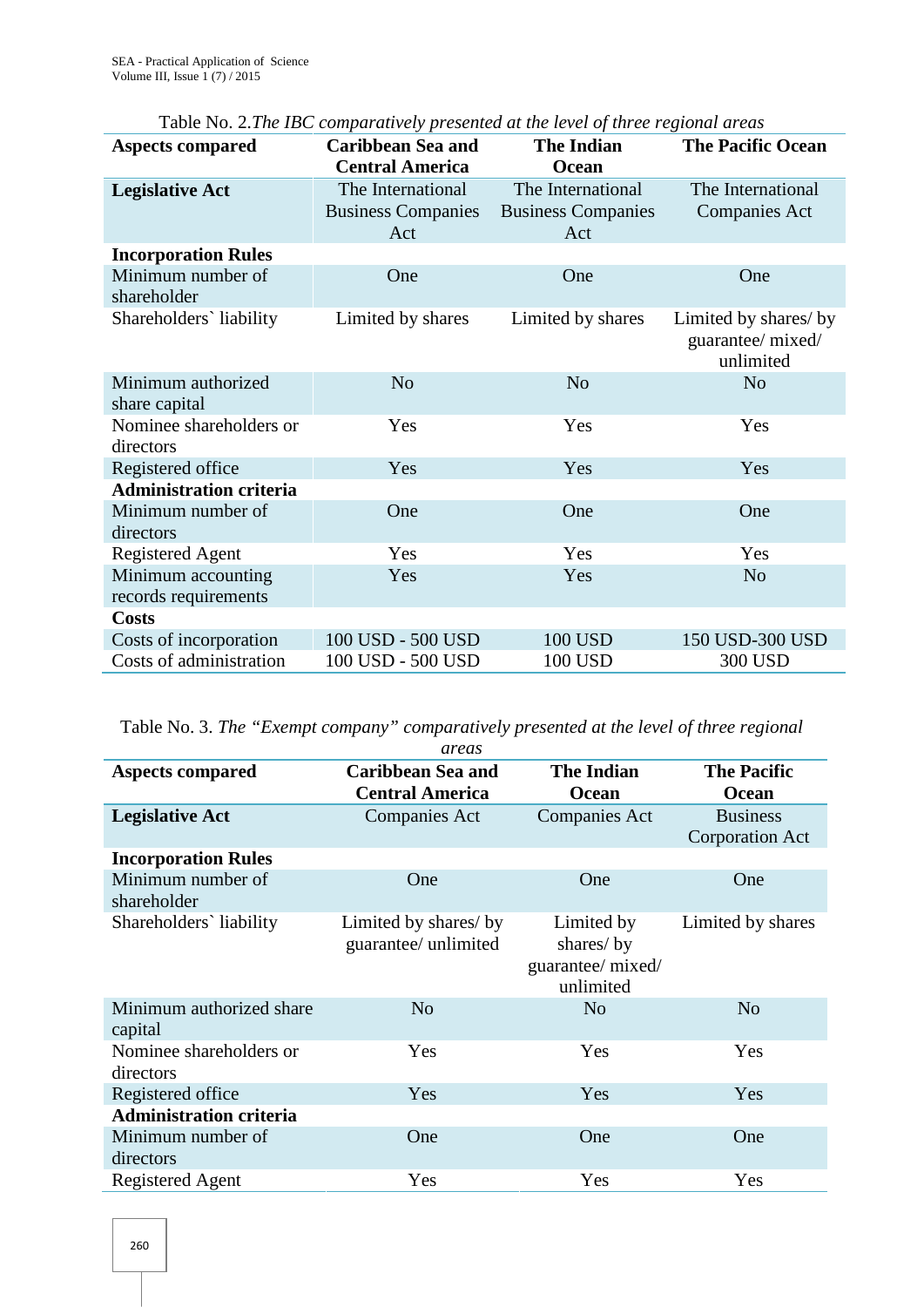| Minimum accounting<br>records requirements | Yes                | No                      | No.     |
|--------------------------------------------|--------------------|-------------------------|---------|
| Costs                                      |                    |                         |         |
| Costs of incorporation                     | Minimum of 150 USD | 100 USD                 | 650 USD |
| Costs of administration                    | Minimum of 150 USD | $60$ USD $-$<br>235 USD | 450 USD |

Table No. 4. *The LLC comparatively presented at the level of two regional areas*

| <b>Aspects compared</b>                    | <b>Caribbean Sea and Central</b><br>America                            | <b>The Pacific Ocean</b>                                               |
|--------------------------------------------|------------------------------------------------------------------------|------------------------------------------------------------------------|
| <b>Legislative Act</b>                     | <b>Limited Liability Company</b>                                       | <b>Limited Liability Company</b>                                       |
|                                            | Act                                                                    | Act                                                                    |
| <b>Incorporation Rules</b>                 |                                                                        |                                                                        |
| Minimum number of                          | One                                                                    | One                                                                    |
| shareholder                                |                                                                        |                                                                        |
| Shareholders' liability                    | Limited by contributions<br>declared in the Articles of<br>Association | Limited by contributions<br>declared in the Articles of<br>Association |
| Minimum authorized share<br>capital        | N <sub>o</sub>                                                         | N <sub>o</sub>                                                         |
| Nominee shareholders or<br>directors       | Yes                                                                    | Yes                                                                    |
| Registered office                          | Yes                                                                    | Yes                                                                    |
| <b>Administration criteria</b>             |                                                                        |                                                                        |
| Minimum number of<br>directors             | One or all the members                                                 | One or all the members                                                 |
| Registered Agent                           | Yes                                                                    | Yes                                                                    |
| Minimum accounting records<br>requirements | Yes                                                                    | N <sub>o</sub>                                                         |
| <b>Costs</b>                               |                                                                        |                                                                        |
| Costs of incorporation                     | 100 USD - 500 USD                                                      | 200 USD-650 USD                                                        |
| Costs of administration                    | 100 USD - 500 USD                                                      | 200 USD-450 USD                                                        |